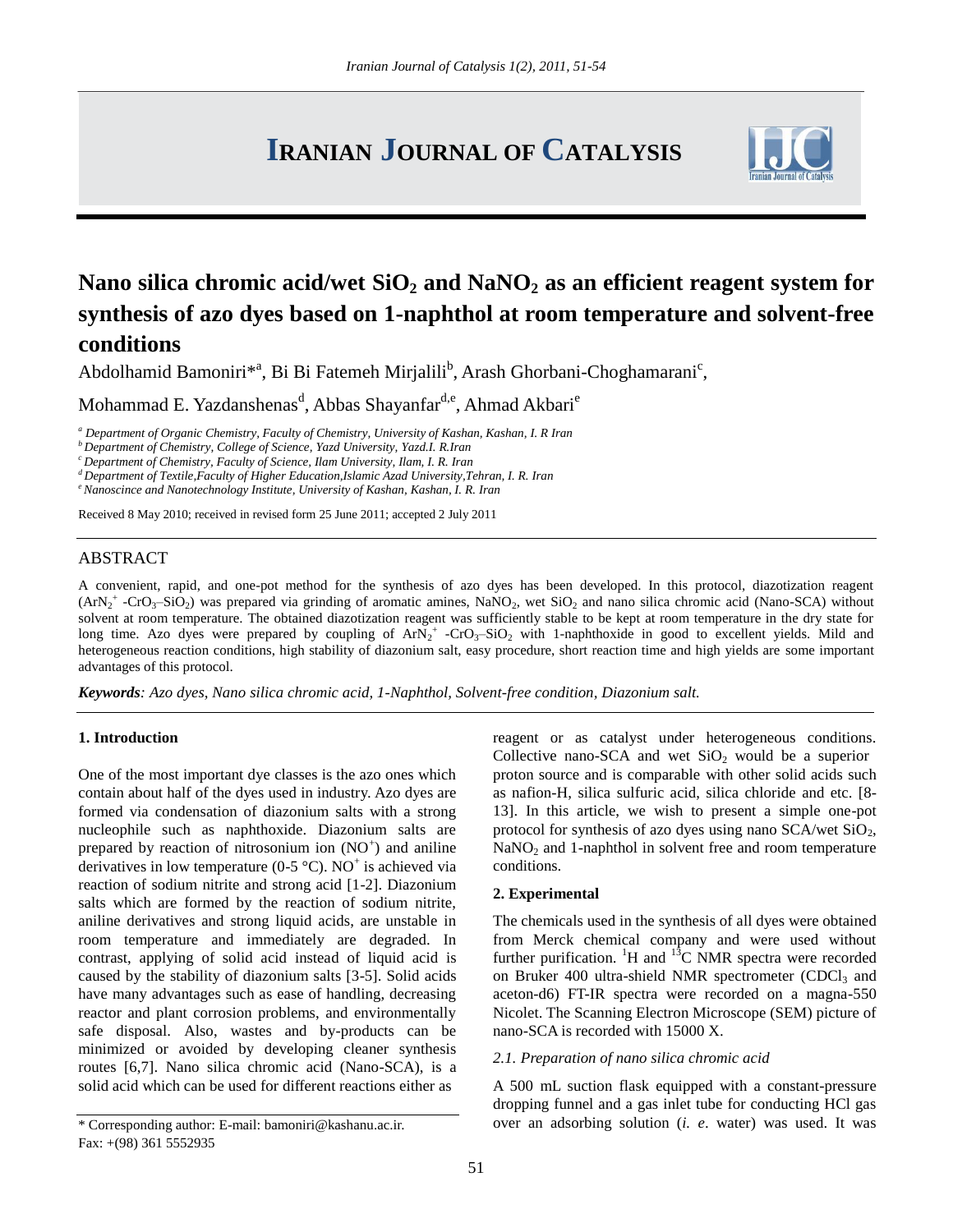

**Scheme 1.** Preparation of nano solid acid and HCl.

charged with nano silica gel (5 g). Then chromyl chloride (10 g) was added drop wise over a period of 30 min at room temperature. HCl gas evolved from the reaction vessel immediately. After the addition was complete the mixture was shaken for 30 min. Nano silica chromic acid as a dark brown solid, 12 g, was obtained.

#### *2.2. Preparation of azo dyes*

10 mmol of aniline derivative and 10 mmol of  $NaNO<sub>2</sub>$  were added in 500 mg of nano-SCA and 1000 mg wet  $SiO<sub>2</sub>$  (50%) w/w) and grinded. The diazonium salt was prepared in short time (Table 1). 10 mL of acetone was added to mixture and filtered and washed with acetone  $(2\times5$  mL). A solution of 10 mmol of 1- naphthol in 10 mL of 10% sodium hydroxide solution was prepared and slowly added in to the diazonium salt with stirring in short time at room temperature. The obtained dye was dissolved in acetone and filtered. By evaporation of solvent, the solid dyes were achieved in good to excellent yields (71-91%)

#### *The Selected spectral data:*

Entry 1, Table 1: IR (KBr) cm<sup>-1</sup>: 3441, 3033, 1635, 1444, 1526, 1352, 1188, 1266, 756, 827. <sup>1</sup>H NMR (400 MHz, CDCl3, ppm) δ: 15.69 (s, NH), 8.18 (d, *J*=7.6 Hz, 1H), 8.11 (d, *J*=9.2 Hz, 2H), 7.50 (m, 1H), 7.48 (t, *J*=7.6 Hz, 1H). 7.43 (d, *J*=9.2 Hz, 2H), 7.32 (t, *J*=7.6 Hz, 1H), 6.89 (d, *J*=9.6 Hz, 1H), 6.82 (d, *J*=9.6 Hz, 1H). <sup>13</sup>C NMR (100 MHz, CDCl3, ppm) δ: 161.33, 160.67, 141.84, 136.71, 133.31, 129.53, 128.33, 128.15, 124.80, 122.19, 122.06, 121.61, 114.78, 55.64.

Entry 5, Table 1: IR (KBr) cm<sup>-1</sup>: 3431, 3031, 1617, 1482, 1225, 1273, 873, 775. <sup>1</sup>H NMR (400 MHz, CDCl<sub>3</sub>, ppm) δ: 15.81 (s, NH), 8.21 (d, *J*=8 Hz, 1H), 7.51 (d, *J*=8 Hz, 1H), 7.44 (t, *J*=8 Hz, 2H), 7.36 (d, *J*=8.4 Hz, 2H), 7.29 (t, *J*=7.6 Hz, 2H), 7.21 (t, J=8 Hz, 1H), 6.83-6.97 (m, 2H), <sup>13</sup>C NMR (100 MHz, CDCl<sub>3</sub>, ppm)  $\delta$ :177.88, 144.80, 140.06, 133.61,

130.08, 129.59, 128.86, 128.62, 128.07, 127.42, 125.72, 124.82, 121.73, 118.60.

Entry 7, Table 1: IR (KBr) cm<sup>-1</sup>: 3441, 3033, 1611, 1444, 1526, 1352, 1188, 1266, <sup>1</sup>H NMR (400 MHz, CDCl<sub>3</sub>, ppm), δ: 15.79 (s, NH), 8.25 (brs, 1H), 8.18 (d, *J*=8 Hz, 1H), 7.97 (d, *J*=8.4 Hz, 1H), 7.60 (d, *J*=7.2 Hz, 1H) 7.55 (t, *J*=8.4 Hz, 1H), 7.52 (m, 1H), 7.33 (t, *J*=8 Hz, 1H), 7.32 (d, *J*=8.4 Hz, 1H), 7.12 (t, *J*=8 Hz, 1H), 6.63 (d, *J*=7.2 Hz, 1H). <sup>13</sup>C NMR (100 MHz, CDCl3, ppm) δ: 168.40, 143.59, 138.86, 138.36, 133.55, 130.19, 129.79, 128.59, 128.50, 128.03, 125.32, 124.00, 121.64, 119.18, 21.30.

Entry 15, Table 1: IR (KBr) cm<sup>-1</sup>: 3438, 3032, 1626, 1491, 1448, 1209, 1254, 1096. <sup>1</sup>H NMR (400 MHz, CDCl<sub>3</sub>, ppm) δ: 16.21 (s, NH), 8.27 (d, *J*=8 Hz, 1H), 7.93 (d, *J*=8.4 Hz, 1H), 7.59 (m, 1H), 7.52 (m, 1H), 7.48 (t, *J*=8 Hz, 1H), 7.39- 7.34 (m, 2 H), 7.24 (t, *J*=8 Hz, 1H), 7.04-6.8 (m, 2H). <sup>13</sup>C NMR (100 MHz, CDCl<sub>3</sub>, ppm) δ: 170.59, 144.33, 140.10, 133.39, 133.01, 129.76, 128.94, 128.69, 128.19, 125.89, 124.33, 121.75, 119.93.

Entry 16, Table 1: IR (KBr) cm<sup>-1</sup>: 3438, 3032, 1605, 1491, 1448, 1209, 1254, 1096. <sup>1</sup>H NMR (400 MHz, CDCl<sub>3</sub>, ppm) δ: 16.02 (s, NH), 8.25 (s, 1H), 8.24 (d, *J*=8.6 Hz, 1H), 7.68 (d, *J*=8.6 Hz, 1H), 7.60 (m, 1H), 7.53 (t, *J*=8.6 Hz, 1H), 7.50 (m, 1H), 7.48 (t, *J*=7.1 Hz, 1H), 7.32 (t, *J*=7.1 Hz, 1H), 6.83(m, 2H).

#### **3. Results and Discussion**

Nano-SCA is formed via the reaction between nano silica gel (mesh 20 nm) and chromyl chloride,  $CrO_2Cl_2$ . Then HCl and  $SiO<sub>2</sub>-CrO<sub>3</sub>H$  which are formed *in-situ* by the reaction between Nano-SCA and  $H_2O$  in wet SiO<sub>2</sub> (Scheme 1) are caused by the azotisation of aniline derivatives.

The Scanning Electron Microscope (SEM) picture of nano-SCA is recorded with 15000 X (Fig.1). According to SEM data, the mesh of nano-SCA is 65 nm



**Scheme 2.** One-pot synthesis of azo dyes based on aniline derivatives and 1-naphthol.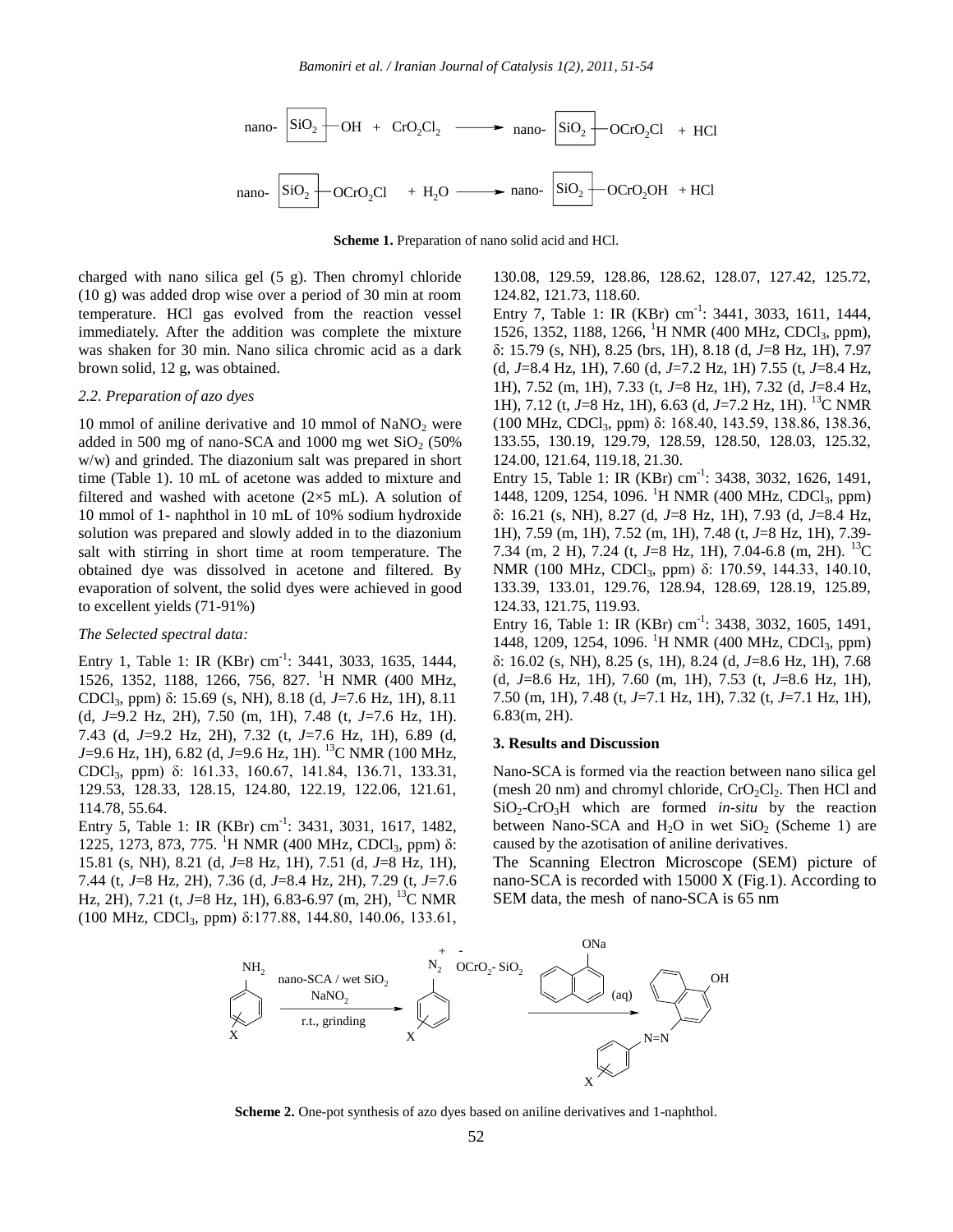

**Fig.1**. Scanning Electron Microscope (SEM) image of nano-SCA / Resolution 15000X.

Stable polymeric diazonium salt was formed by grinding of mixture of nano-SCA, wet  $SiO<sub>2</sub>$ , NaNO<sub>2</sub> and aniline derivatives. Azo dyes were prepared by addition of aqueous solution of sodium 1-naphtoxide to the above mentioned mixture (Scheme 2). Because of polymeric

**Table 1**. preparation of azo dyes using nano-SCA in room temperature and solvent free condition<sup>a</sup>

| Entry          | $\mathbf X$          | Time (sec) | Yield $(\%)$ |
|----------------|----------------------|------------|--------------|
| $\,1\,$        | $4-NO2$              | 45         | 84           |
| $\overline{c}$ | 4-COOH               | 39         | 89           |
| $\mathfrak{Z}$ | $4-SO3H$             | 69         | 85           |
| $\overline{4}$ | 2-COOH               | 57         | 81           |
| 5              | H                    | 75         | 71           |
| 6              | $2$ -CH <sub>3</sub> | 83         | 72           |
| 7              | $2-NO2$              | 90         | 80           |
| 8              | $4-Cl$               | 39         | 91           |
| 9              | $4 - CH3$            | 43         | 86           |
| 10             | $4-OCH3$             | 40         | 84           |
| 11             | $3-NO2$              | 48         | 83           |
| 12             | $3-CH3$              | 78         | 76           |
| 13             | $2-OCH3$             | 80         | 79           |
| 14             | $3-OCH3$             | 77         | 78           |
| 15             | $2-Cl$               | 78         | 73           |
| 16             | $3-Cl$               | 75         | 79           |

<sup>a.</sup> The ratio of aniline derivative (mmol):  $\text{NaNO}_2$  (mmol): nano-SCA (g): wet  $SiO<sub>2</sub>$  (g) is 1:1.5:0.05:0.10.

diazonium salt stability, the reaction was carried out in room temperature without any degradation. According to formation of azo dye from aniline, the best ratio of aniline (mmol): NaNO<sub>2</sub> (mmol): nano-SCA (g): wet SiO<sub>2</sub> (g) is 1:1.5:0.05:0.10. A variety of aniline derivatives were applied for formation of corresponding azo dyes (Table 1). The reaction was clean and the purification of product is straightforward with excellent yields, especially solid aniline derivatives. Anilines containing electron-releasing groups were converted to the diazonium salt faster than electronwithdrawing groups. Especially steric hindrance and owing of electron-withdrawing group, 2-nitroanilin, was converted to corresponding diazonium salt slower than the others. The structure of resulted dyes were characterized by,  $FT-IR$ ,  $^{1}H$ and  ${}^{13}$ C- NMR.

#### **4. Conclusion**

Nano-SCA is non-corrosive and safe solid acid with easy separation and recovery from reaction mixture. We have synthesized azo dyes based on 1-naphthol using nano silica chromic acid as a solid acid at room temperature and solvent-free conditions. The yields of products were good to excellent and the reaction times were very short.

#### **Acknowledgments**

Financial support made by Research Chancellor of the University of Kashan is gratefully acknowledged.

#### **References**

- [1] A.D. Towns, Dyes and Pigments 42 (1999) 3-28.
- [2] H. Zolinger, Diazo and Azo Chemistry, Interscience publishers Inc. New York 1961.
- [3] A. Zarei, A.R. Hajipour, L. Khazdooz, B.F. Mirjalili, A. Najafi Chermahini, Dyes and Pigments, 81 (2009) 240-244.
- [4] H.A. Dabbagh, A. Teimouri, A. Najafi Chermani, Dyes and pigments 73 (2007) 239-244.